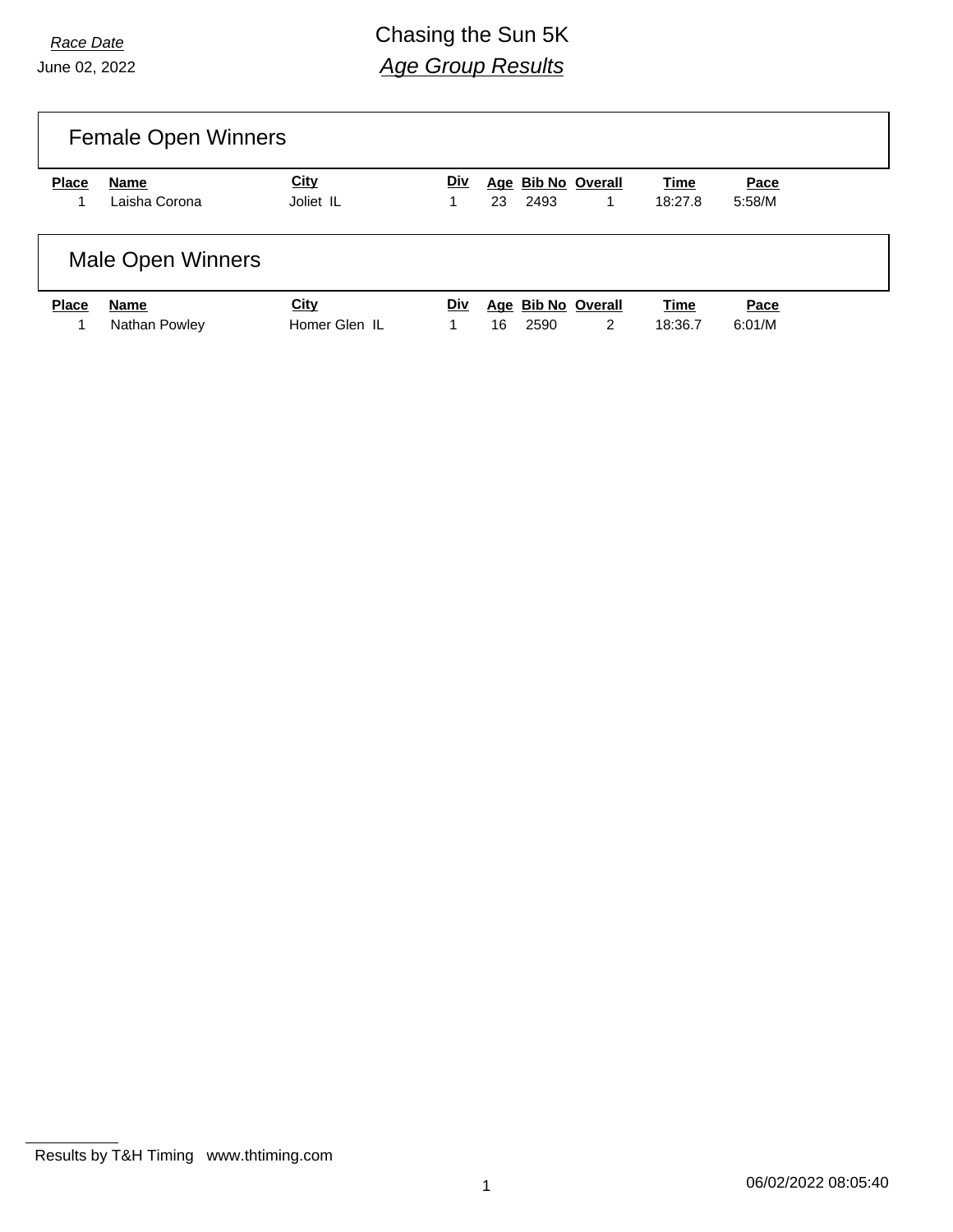### Female 7 and Under

| Place | <b>Name</b>        | <b>City</b>  | Div |      | Age Bib No Overall | <b>Time</b> | Pace    |
|-------|--------------------|--------------|-----|------|--------------------|-------------|---------|
|       | Delaney Labit      | New Lenox IL |     | 2540 | 12                 | 20:34.2     | 6:41/M  |
|       | Denise Singleton   | Frankfort IL | વ   | 2611 | 110                | 38:04.8     | 12:18/M |
|       | Penelope Cullinane | Manhattan IL |     | 2498 | 114                | 39:42.5     | 12:53/M |

### Male 7 and Under

| <u>Place</u> | Name                 | <u>City</u>  |   | Div Age Bib No Overall |     | <b>Time</b> | Pace    |
|--------------|----------------------|--------------|---|------------------------|-----|-------------|---------|
|              | Dylan Labit          | New Lenox IL |   | 5 2541                 |     | 20:34.1     | 6:41/M  |
|              | Robert Singleton III | Frankfort IL | 4 | 2613                   | 127 | 50:15.2     | 16:15/M |

### Female 8 to 12

| Place | Name              | City         | <u>Div</u> |    | Age Bib No Overall |     | <b>Time</b> | Pace    |
|-------|-------------------|--------------|------------|----|--------------------|-----|-------------|---------|
|       | Gianna Mehorczyk  | New Lenox IL | 2          | 11 | 2557               | 88  | 32:45.0     | 10:39/M |
| 2     | Raelynn Coldwater | Elwood IL    | 2          | 10 | 2492               | 99  | 36:02.5     | 11:38/M |
| 3     | Shea Reiser       |              | 2          | 9  | 2596               | 117 | 40:04.8     | 13:02/M |
| 4     | Alexandra Goryl   | New Lenox IL | 2          | 9  | 2520               | 118 | 40:38.6     | 13:13/M |
| 5     | Ella Maher        | Mokena IL    | 2          | 9  | 2548               | 120 | 40:47.3     | 13:12/M |
| 6     | Allison Bulow     | Mokena IL    | 2          | 8  | 2483               | 121 | 41:12.5     | 13:21/M |
|       | Gianna Ferm       | New Lenox IL | 2          | 10 | 2510               | 123 | 44:39.9     | 14:29/M |
|       |                   |              |            |    |                    |     |             |         |

#### Male 8 to 12

| <b>Place</b> | <b>Name</b>        | <b>City</b>    | Div            |    |      | Age Bib No Overall | Time    | Pace    |
|--------------|--------------------|----------------|----------------|----|------|--------------------|---------|---------|
|              | Evan White         | Mokena IL      | 2              | 12 | 2633 | 4                  | 18:58.0 | 6:07/M  |
| 2            | Luke Ryan          | Manhattan IL   | 2              | 10 | 2602 | 37                 | 25:10.0 | 8:07/M  |
| 3            | Kellan Kuhel       | Morris IL      | 2              | 9  | 2538 | 56                 | 28:05.8 | 9:06/M  |
| 4            | Cooper Drew        | Manhattan IL   | $\overline{2}$ | 9  | 2506 | 57                 | 28:07.9 | 9:05/M  |
| 5            | Owen Krawisz       | Tinley Park IL | $\overline{2}$ | 11 | 2535 | 60                 | 28:29.7 | 9:13/M  |
| 6            | Nathan Muchowicz   | Tinley Park IL | 2              | 11 | 2566 | 61                 | 28:30.8 | 9:12/M  |
| 7            | Grever Cullinane   | Manhattan IL   | 2              | 10 | 2496 | 82                 | 32:07.9 | 10:25/M |
| 8            | Donny Pasqua       | New Lenox IL   | 2              | 10 | 2580 | 85                 | 32:15.7 | 10:25/M |
| 9            | Liam Panozzo       |                | 1              | 11 | 1981 | 102                | 36:47.1 | 11:54/M |
| 10           | <b>Ben Krawisz</b> | Tinley Park IL | $\overline{2}$ | 8  | 2532 | 105                | 37:44.9 | 12:13/M |
| 11           | Owen Maher         | Mokena IL      | 2              | 8  | 2550 | 111                | 38:07.9 | 12:21/M |
| 12           | Michael Pisciola   | New Lenox IL   | $\overline{c}$ | 10 | 2585 | 125                | 49:51.0 | 16:08/M |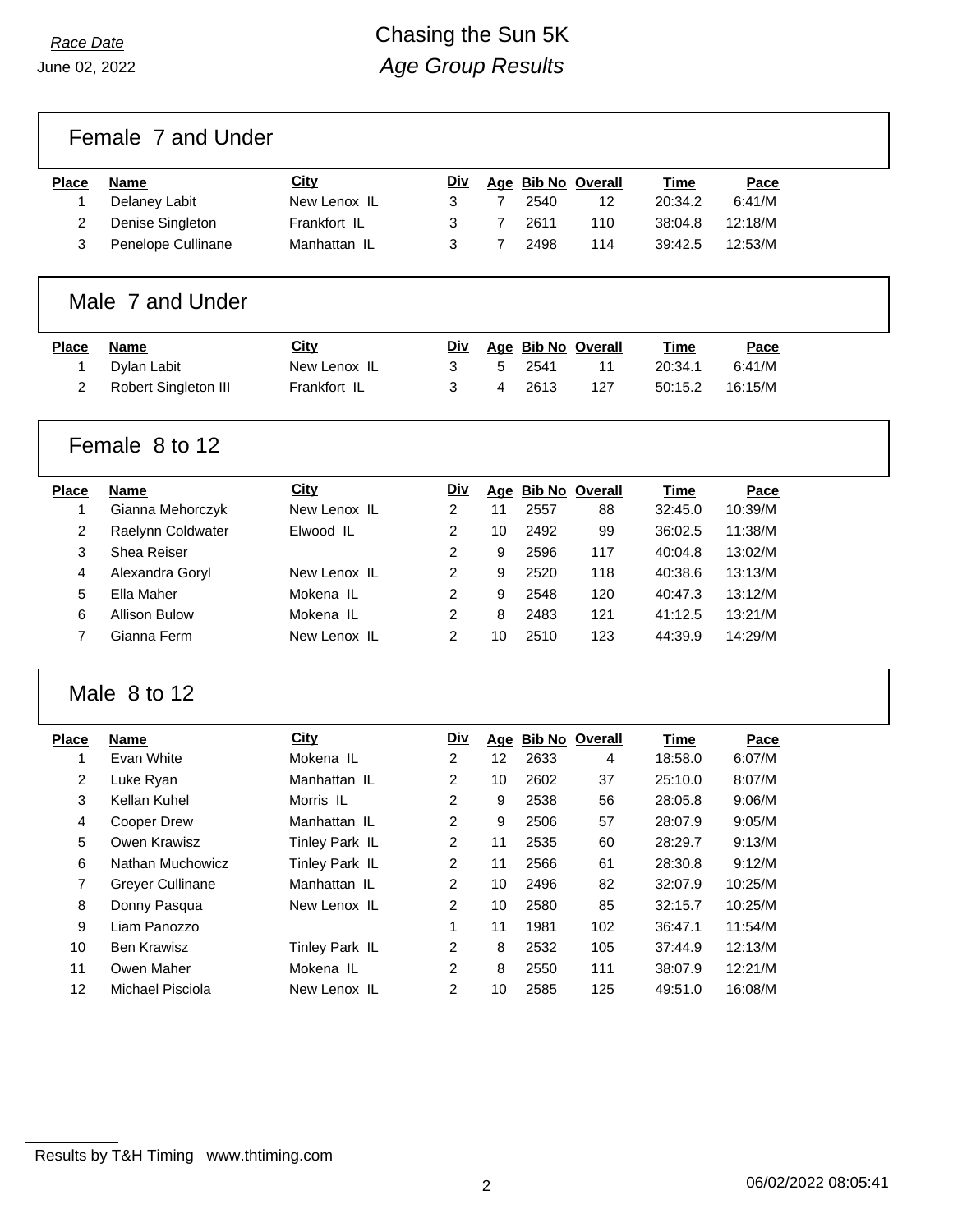Female 13 to 15

| <b>Place</b>   | <b>Name</b>              | City           | <u>Div</u> |    |      | Age Bib No Overall | Time        | Pace    |  |
|----------------|--------------------------|----------------|------------|----|------|--------------------|-------------|---------|--|
| 1              | <b>Chloe Miller</b>      | Manhattan IL   | 1.         | 15 | 2560 | 23                 | 22:31.7     | 7:17/M  |  |
| 2              | Miranda Powley           | Homer Glen IL  | 1          | 13 | 2589 | 70                 | 29:46.4     | 9:37/M  |  |
| 3              | Molly Haberkorn          | Mokena IL      | 1.         | 14 | 2523 | 86                 | 32:33.4     | 10:35/M |  |
| 4              | Savannah Mehorczyk       | New Lenox IL   | 1          | 13 | 2558 | 87                 | 32:44.9     | 10:39/M |  |
| 5              | Ivy Haberkorn            | Mokena IL      | 1          | 14 | 2522 | 89                 | 33:05.4     | 10:45/M |  |
| 6              | Bella Panozzo            | New Lenox IL   | 1          | 14 | 2575 | 122                | 43:46.1     | 14:10/M |  |
|                | Male 13 to 15            |                |            |    |      |                    |             |         |  |
| <b>Place</b>   | <b>Name</b>              | City           | <b>Div</b> |    |      | Age Bib No Overall | <b>Time</b> | Pace    |  |
| 1              | Jakob Wellman            | New Lenox IL   | 1.         | 15 | 2632 | 5                  | 19:37.5     | 6:21/M  |  |
| $\overline{a}$ | <b>Denton Sluder</b>     | Columbus IN    | 1.         | 14 | 2614 | 8                  | 19:56.9     | 6:27/M  |  |
| 3              | Lucas Rudofski           |                | 1          | 14 | 1994 | 13                 | 21:02.4     | 6:48/M  |  |
| 4              | <b>Austin Dmytriw</b>    | New Lenox IL   | 1          | 14 | 2504 | 24                 | 22:34.2     | 7:18/M  |  |
| 5              | Elijah James             | New Lenox IL   | 1          | 13 | 2529 | 27                 | 23:04.9     | 7:28/M  |  |
| 6              | Marc Krawisz             | Tinley Park IL | 1          | 13 | 2534 | 30                 | 23:33.6     | 7:38/M  |  |
|                | Female 16 to 20          |                |            |    |      |                    |             |         |  |
| <b>Place</b>   | Name                     | <b>City</b>    | <u>Div</u> |    |      | Age Bib No Overall | <b>Time</b> | Pace    |  |
| 1              | Jessi Balasa             | Manhattan IL   | 1          | 16 | 2467 | 144                | 57:16.5     | 18:36/M |  |
| 2              | <b>Heather Balasa</b>    | Manhattan IL   | 1          | 19 | 2466 | 147                | 57:20.6     | 18:37/M |  |
|                | Male 16 to 20            |                |            |    |      |                    |             |         |  |
| <b>Place</b>   | <b>Name</b>              | <b>City</b>    | <b>Div</b> |    |      | Age Bib No Overall | Time        | Pace    |  |
| 1              | Giovanni Lagunas         |                | 1          | 16 | 2063 | 15                 | 21:17.6     | 6:53/M  |  |
| 2              | Sam Yelnick              | New Lenox IL   | 1          | 17 | 2637 | 17                 | 21:41.4     | 7:00/M  |  |
| 3              | <b>Mason Querio</b>      |                | 1          | 16 | 1801 | 48                 | 26:40.2     | 8:40/M  |  |
|                | Female 21 to 25          |                |            |    |      |                    |             |         |  |
| <b>Place</b>   | <b>Name</b>              | <b>City</b>    | <u>Div</u> |    |      | Age Bib No Overall | <b>Time</b> | Pace    |  |
| 1              | Sheila Corona            | Joliet IL      | 1          | 22 | 2494 | 35                 | 25:07.4     | 8:07/M  |  |
| 2              | Katherine Moreno         |                | 1          | 23 | 2563 | 38                 | 25:46.0     | 8:21/M  |  |
| 3              | Jasmin Deleon            | Joliet IL      | 1          | 22 | 2502 | 54                 | 27:15.8     | 8:49/M  |  |
| 4              | <b>Elizabeth Buehler</b> | Orland Park IL | 1          | 23 | 2481 | 65                 | 29:26.0     | 9:31/M  |  |
| 5              | Jenna Puttkammer         | New Lenox IL   | 1          | 22 | 2592 | 115                | 40:04.1     | 13:01/M |  |
| 6              | Cassidy Brow             | New Lenox IL   | 1          | 22 | 2480 | 143                | 57:13.6     | 18:35/M |  |

Results by T&H Timing www.thtiming.com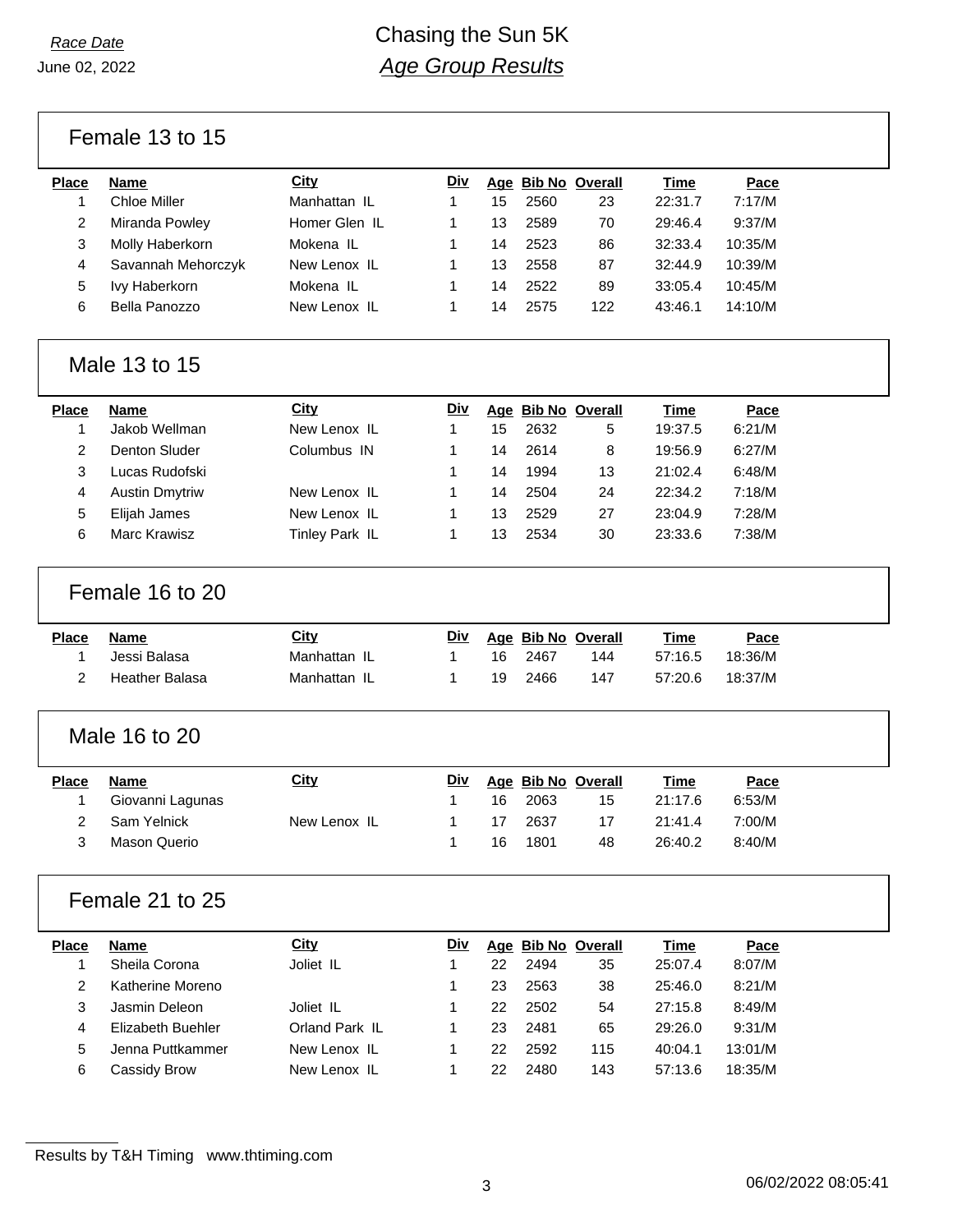# *Race Date* **Chasing the Sun 5K** *Age Group Results*

Male 21 to 25

| Place | Name          | <u>City</u> |  | Div Age Bib No Overall |    | Time    | Pace   |
|-------|---------------|-------------|--|------------------------|----|---------|--------|
|       | Damian Paramo | Joliet IL   |  | 21 2577                | 43 | 26:32.3 | 8:35/M |
|       | Sergio Parra  | Joliet IL   |  | 21 2579                | 49 | 26:41.6 | 8:38/M |

## Female 26 to 30

| <b>Place</b> | <b>Name</b>               | <b>City</b>      | Div |    |      | Age Bib No Overall | Time    | Pace    |
|--------------|---------------------------|------------------|-----|----|------|--------------------|---------|---------|
|              | Alexandra Holdefer        | New Lenox IL     |     | 30 | 2527 | 21                 | 22:12.7 | 7:11/M  |
| 2            | Cassidy Bannon            | Downers Grove IL |     | 26 | 2468 | 50                 | 26:45.6 | 8:40/M  |
| 3            | Amy Rotunno               | Downers Grove IL |     | 26 | 2600 | 52                 | 27:02.0 | 8:45/M  |
| 4            | Nicole Been               | Orland Park IL   |     | 27 | 2469 | 58                 | 28:18.0 | 9:10/M  |
| 5            | Jillian Marron            | Mokena IL        |     | 28 | 2554 | 74                 | 30:19.3 | 9:49/M  |
| 6            | Gabriella O'Neill         | Frankfort II     |     | 26 | 2573 | 77                 | 30:57.4 | 10:02/M |
|              | <b>Bridget Fredenksen</b> |                  |     | 30 | 1995 | 97                 | 35:13.7 | 11:29/M |
| 8            | Cahryssa Coldwater        | Elwood IL        |     | 30 | 2491 | 98                 | 35:55.3 | 11:39/M |
| 9            | Amanda Brockett           | Manhattan IL     |     | 29 | 2478 | 146                | 57:20.0 | 18:37/M |
| 10           | Kelly Kuyawa              | Joliet IL        |     | 30 | 2539 | 149                | 57:38.0 | 18:43/M |

### Male 26 to 30

| <b>Place</b> | <b>Name</b>          | <b>City</b>      | Div |    | Age Bib No Overall |     | Time    | Pace    |
|--------------|----------------------|------------------|-----|----|--------------------|-----|---------|---------|
|              | Benjamin Rappaport   | Downers Grove IL |     | 27 | 2593               | 3   | 18:45.2 | 6:03/M  |
| 2            | Nick Diaz            | Tinley Park IL   |     | 26 | 2503               | 7   | 19:56.3 | 6:26/M  |
| 3            | Mark Carlson         |                  |     | 30 | 1983               | 10  | 20:27.4 | 6:37/M  |
| 4            | Mark Mullane         |                  |     | 27 | 1982               | 19  | 22:09.0 | 7:10/M  |
| 5            | Tyler Welch          | New Lenox IL     |     | 29 | 2631               | 26  | 22:56.7 | 7:26/M  |
| 6            | Connor Van Arnam     | Orland Park IL   | 1   | 28 | 2625               | 41  | 25:56.9 | 8:25/M  |
| 7            | Patrick O'Neill      | Frankfort IL     | 1   | 26 | 2574               | 47  | 26:37.6 | 8:38/M  |
| 8            | Andrzej Nosel        |                  | 1   | 29 | 2572               | 53  | 27:03.6 | 8:48/M  |
| 9            | <b>Tyler Davison</b> | Naperville IL    | 1   | 27 | 2501               | 66  | 29:37.3 | 9:35/M  |
| 10           | Logan Clifton        | Lockport IL      | 1   | 29 | 2490               | 141 | 57:06.8 | 18:34/M |
|              |                      |                  |     |    |                    |     |         |         |

## Female 31 to 35

| Place | Name             | City           | Div |    | Age Bib No Overall |    | Time    | Pace    |
|-------|------------------|----------------|-----|----|--------------------|----|---------|---------|
|       | Martha Curtin    | Mokena IL      |     | 34 | 2500               | 34 | 25:06.9 | 8:08/M  |
|       | Stephanie Nolan  | Tinley Park IL |     | 32 | 2571               | 40 | 25:56.2 | 8:23/M  |
|       | Allison Lewis    | Joliet IL      |     | 32 | 2545               | 64 | 29:18.0 | 9:28/M  |
| 4     | Jenna Drew       | Manhattan IL   |     | 33 | 2507               | 75 | 30:20.1 | 9:51/M  |
| 5     | Kattie Montagano | Lockport IL    |     | 35 | 2562               | 83 | 32:12.7 | 10:27/M |
| 6     | Rachel Fox       | Lockport IL    |     | 35 | 2512               | 84 | 32:13.1 | 10:27/M |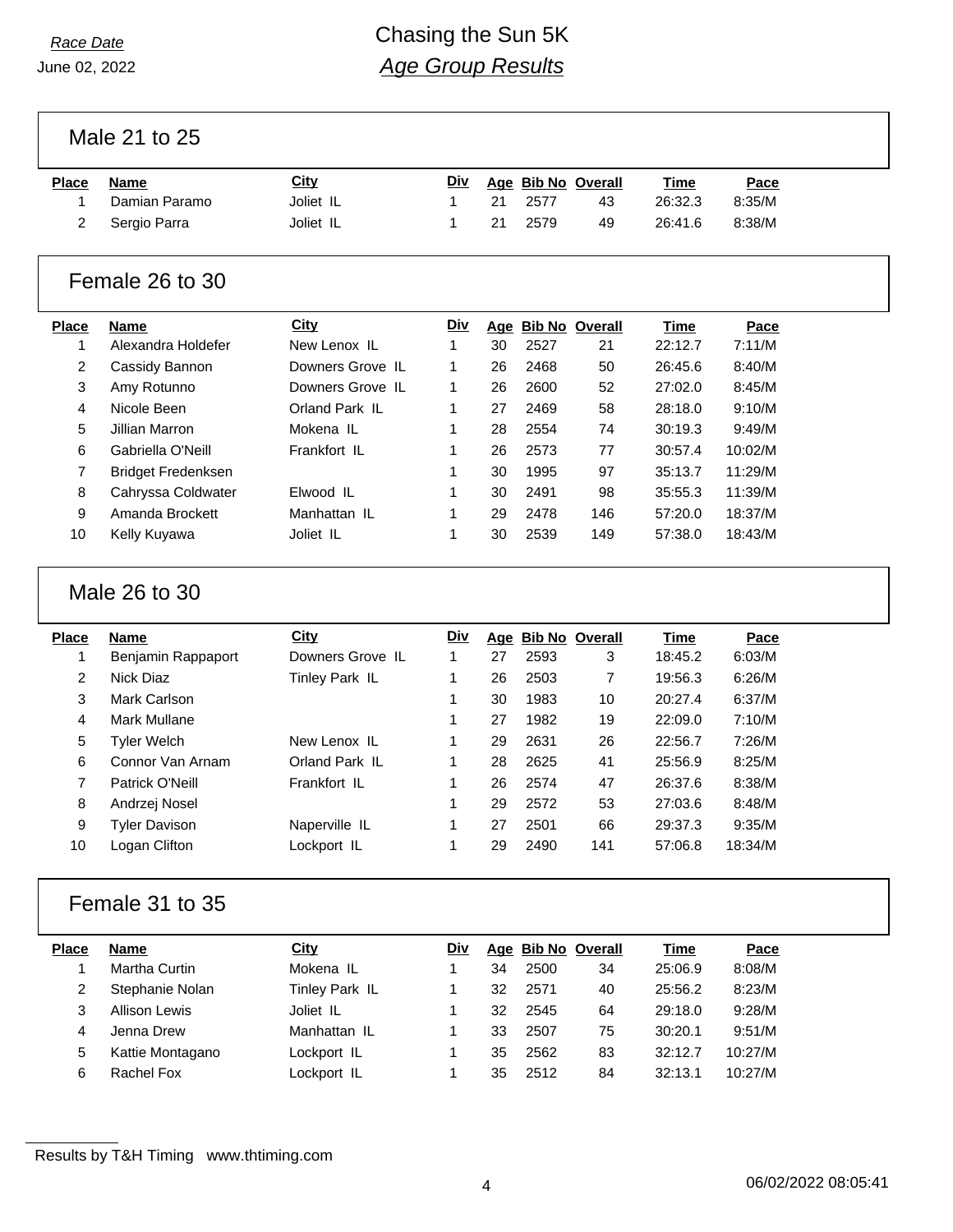Female 31 to 35

| <b>Name</b>        | <b>City</b>  |     |    |      |                    |         |         |
|--------------------|--------------|-----|----|------|--------------------|---------|---------|
|                    |              | Div |    |      | Age Bib No Overall | Time    | Pace    |
| Hannah Schwartz    | New Lenox IL |     | 34 | 2608 | 94                 | 34:50.0 | 11:17/M |
| Stephanie Pisciola | New Lenox II |     | 35 | 2586 | 126                | 50:08.3 | 16:14/M |
| Chelsea Kuhel      | Morris IL    |     | 33 | 2536 | 135                | 55:00.9 | 17:49/M |
| Lindsey Vertin     | Niles IL     |     | 35 | 2626 | 138                | 55:02.2 | 17:49/M |
| Christina Hanks    | Joliet IL    |     | 34 | 2524 | 139                | 55:02.3 | 17:49/M |
| Colleen Schuch     | New Lenox IL |     | 33 | 2607 | 140                | 55:07.2 | 17:54/M |
| Sara Brockett      | Manhattan IL |     | 31 | 2479 | 145                | 57:19.8 | 18:37/M |
|                    |              |     |    |      |                    |         |         |
|                    |              |     |    |      |                    |         |         |

# Male 31 to 35

| <b>Place</b> | Name           | City        | Div |    | Age Bib No Overall |     | <u>Time</u> | Pace    |
|--------------|----------------|-------------|-----|----|--------------------|-----|-------------|---------|
|              | Joe Valois     |             |     | 35 | 1967               | 6   | 19:45.6     | 6:24/M  |
|              | Billy Garcia   | Joliet IL   |     | 32 | 2515               | 31  | 24:33.7     | 7:56/M  |
|              | Taylor Ziegler | Lockport IL |     | 32 | 2639               | 142 | 57:11.3     | 18:35/M |

## Female 36 to 40

| Place | Name                  | City            | Div | <u>Age</u> | <b>Bib No Overall</b> |     | Time    | Pace    |
|-------|-----------------------|-----------------|-----|------------|-----------------------|-----|---------|---------|
| 1     | Mary Beth Casarez     | Orland Hills IL | 1   | 40         | 2485                  | 36  | 25:08.0 | 8:09/M  |
| 2     | Catherine Sain        | New Lenox IL    | 1   | 39         | 2603                  | 42  | 26:08.4 | 8:31/M  |
| 3     | Megan Applegate       | New Lenox IL    | 1   | 39         | 2464                  | 46  | 26:34.2 | 8:35/M  |
| 4     | Jennifer Cate         | Tinley Park IL  | 1   | 37         | 2487                  | 72  | 30:12.7 | 9:46/M  |
| 5     | Michelle Wolski       |                 | 1   | 40         | 2635                  | 73  | 30:18.6 | 9:51/M  |
| 6     | Angela Wargowsky      | New Lenox IL    | 1   | 38         | 2630                  | 76  | 30:28.2 | 9:53/M  |
| 7     | Bree Mangun           | New Lenox IL    | 1   | 37         | 2551                  | 90  | 33:12.3 | 10:45/M |
| 8     | Stephanie Schoen      |                 | 1   | 39         | 2369                  | 92  | 34:10.9 | 11:06/M |
| 9     | Julie Planera         | New Lenox IL    | 1   | 37         | 2587                  | 93  | 34:44.5 | 11:17/M |
| 10    | Lisa Badie            | New Lenox IL    | 1   | 39         | 2465                  | 95  | 34:51.8 | 11:20/M |
| 11    | Alexis Glowicki       | Joliet IL       | 1   | 37         | 2518                  | 96  | 34:59.7 | 11:22/M |
| 12    | Angelique Schoen      |                 | 1   | 36         | 2372                  | 103 | 37:09.0 | 12:03/M |
| 13    | Kellie Panozzo        | New Lenox IL    | 1   | 38         | 2576                  | 112 | 38:53.5 | 12:35/M |
| 14    | <b>Colleen Reiser</b> |                 | 1   | 38         | 2595                  | 116 | 40:04.6 | 13:02/M |
| 15    | <b>Valerie Sugrue</b> | New Lenox IL    | 1   | 38         | 2617                  | 132 | 54:52.4 | 17:48/M |

## Male 36 to 40

| Place | Name            | City           | <b>Div</b> |    | Age Bib No Overall |    | <b>Time</b> | Pace   |
|-------|-----------------|----------------|------------|----|--------------------|----|-------------|--------|
|       | Colin Nolan     | Tinley Park IL |            | 36 | 2569               | 29 | 23:17.9     | 7:32/M |
|       | David Sajn      | New Lenox IL   |            | 40 | 2604               | 44 | 26:33.2     | 8:39/M |
|       | Joseph Pisciola | New Lenox IL   |            | 36 | 2584               | 68 | 29:44.3     | 9:39/M |

Results by T&H Timing www.thtiming.com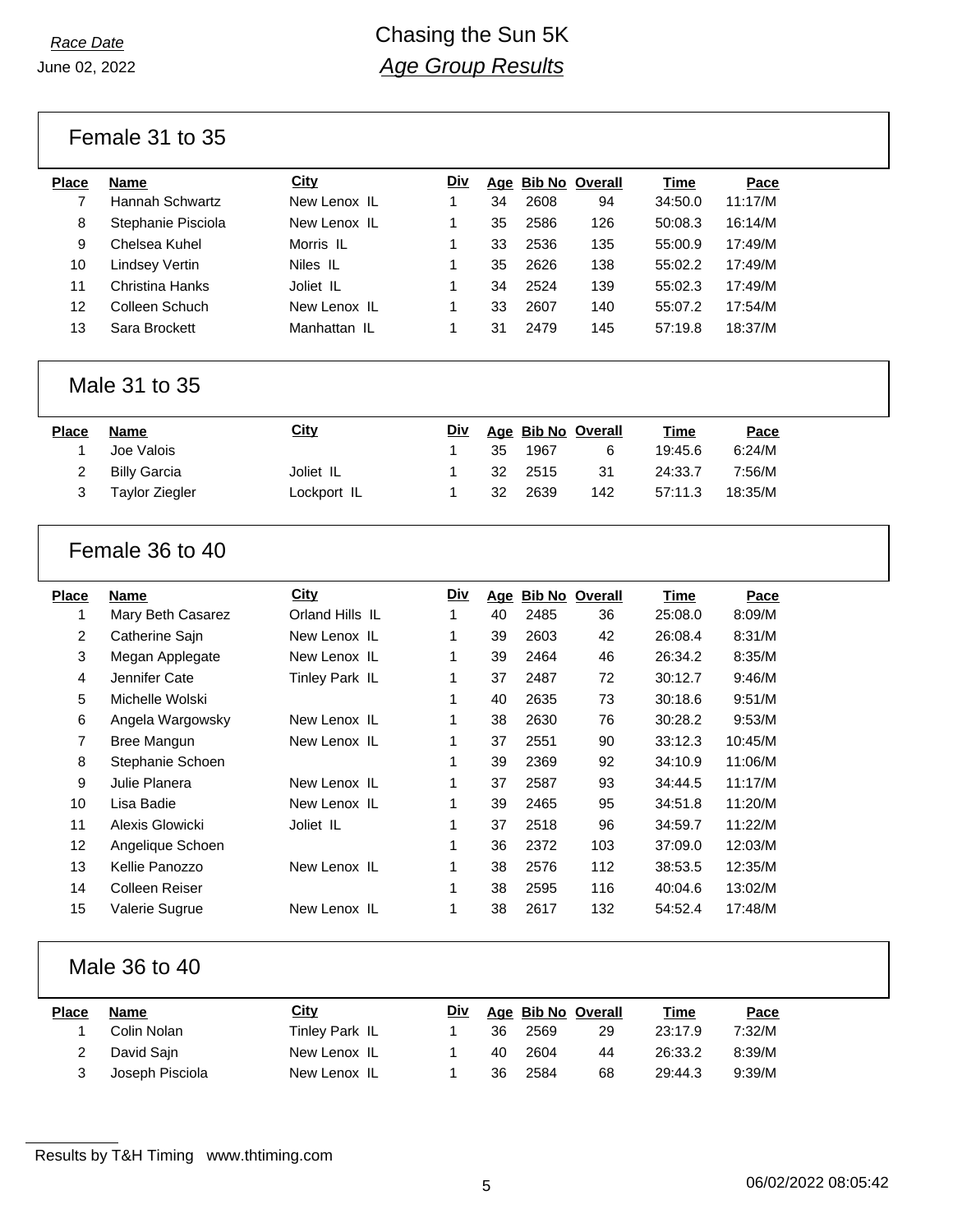# *Race Date* **Chasing the Sun 5K** *Age Group Results*

Male 36 to 40

| Place | Name                    | <u>City</u>  |    | Div Age Bib No Overall |     | Time    | Pace    |
|-------|-------------------------|--------------|----|------------------------|-----|---------|---------|
|       | <b>Robert Singleton</b> | Frankfort IL | 37 | 2612                   | 124 | 46:05.5 | 14:54/M |
|       | Michael Sugrue          | New Lenox IL | 40 | 2616                   | 133 | 54:53.5 | 17:49/M |

### Female 41 to 45

| <b>Place</b> | <b>Name</b>            | <b>City</b>    | <u>Div</u> |    | Age Bib No Overall |     | Time    | Pace    |
|--------------|------------------------|----------------|------------|----|--------------------|-----|---------|---------|
|              | <b>Stacy Masloroff</b> |                |            | 45 | 1968               | 71  | 29:59.3 | 9:43/M  |
| 2            | Sarah Nast             | Lockport IL    |            | 43 | 2568               | 78  | 31:02.7 | 10:03/M |
| 3            | Catie Wolf             | New Lenox II   |            | 41 | 2634               | 79  | 31:13.1 | 10:07/M |
| 4            | Colleen Hassell        | New Lenox IL   |            | 43 | 2525               | 91  | 33:25.2 | 10:50/M |
| 5            | <b>Heather Sincak</b>  | New Lenox IL   |            | 43 | 2609               | 101 | 36:23.7 | 11:49/M |
| 6            | Danielle Krawisz       | Tinley Park IL |            | 42 | 2533               | 106 | 37:50.1 | 12:15/M |
|              | Melissa Cullinane      | Manhattan IL   |            | 42 | 2497               | 113 | 39:41.2 | 12:52/M |
| 8            | Samantha Goryl         | New Lenox IL   |            | 41 | 2521               | 119 | 40:39.0 | 13:13/M |

## Male 41 to 45

| Place | <b>Name</b>          | City         | Div |    | Age Bib No Overall |    | Time    | Pace   |
|-------|----------------------|--------------|-----|----|--------------------|----|---------|--------|
|       | Matthew Bowden       | New Lenox IL |     | 44 | 2476               | 9  | 20:00.0 | 6:28/M |
| 2     | Michael Blake        |              |     | 45 | 1993               | 14 | 21:03.4 | 6:48/M |
| 3     | <b>Richard Fague</b> | Lockport IL  |     | 45 | 2509               | 16 | 21:30.3 | 6:57/M |
| 4     | Tom Jordan           |              |     | 41 | 1961               | 18 | 21:50.7 | 7:04/M |
| 5     | Brandon Kane         | New Lenox IL |     | 41 | 2530               | 22 | 22:18.4 | 7:12/M |
| 6     | Michael Redman       | Mokena II    |     | 43 | 2594               | 69 | 29:45.5 | 9:40/M |

## Female 46 to 50

| Place | Name           | City         |     | Div Age Bib No Overall |     | Time    | Pace    |
|-------|----------------|--------------|-----|------------------------|-----|---------|---------|
|       | Audrey Mulcahy | Munster IN   | 49. | 2567                   | 108 | 38:03.1 | 12:24/M |
|       | Cindy Bevers   | New Lenox IL |     | 50 2474                | 150 | 57:39.1 | 18:43/M |

## Male 46 to 50

| <b>Place</b> | <b>Name</b>    | <u>City</u>    | <u>Div</u> |    | Age Bib No Overall |    | Time    | Pace   |
|--------------|----------------|----------------|------------|----|--------------------|----|---------|--------|
|              | Chad Bouck     | Manhattan IL   |            | 50 | 2475               | 25 | 22:43.2 | 7:20/M |
|              | Fred Lagunas   |                |            | 47 | 2068               | 33 | 25:00.4 | 8:05/M |
|              | Kevin Fisher   | Crestwood IL   |            | 48 | 2511               | 39 | 25:47.8 | 8:22/M |
|              | Tom Masloroff  |                |            | 46 | 1976               | 45 | 26:33.6 | 8:37/M |
| 5            | Mike Muchowicz | Tinley Park IL |            | 48 | 2565               | 62 | 28:32.6 | 9:13/M |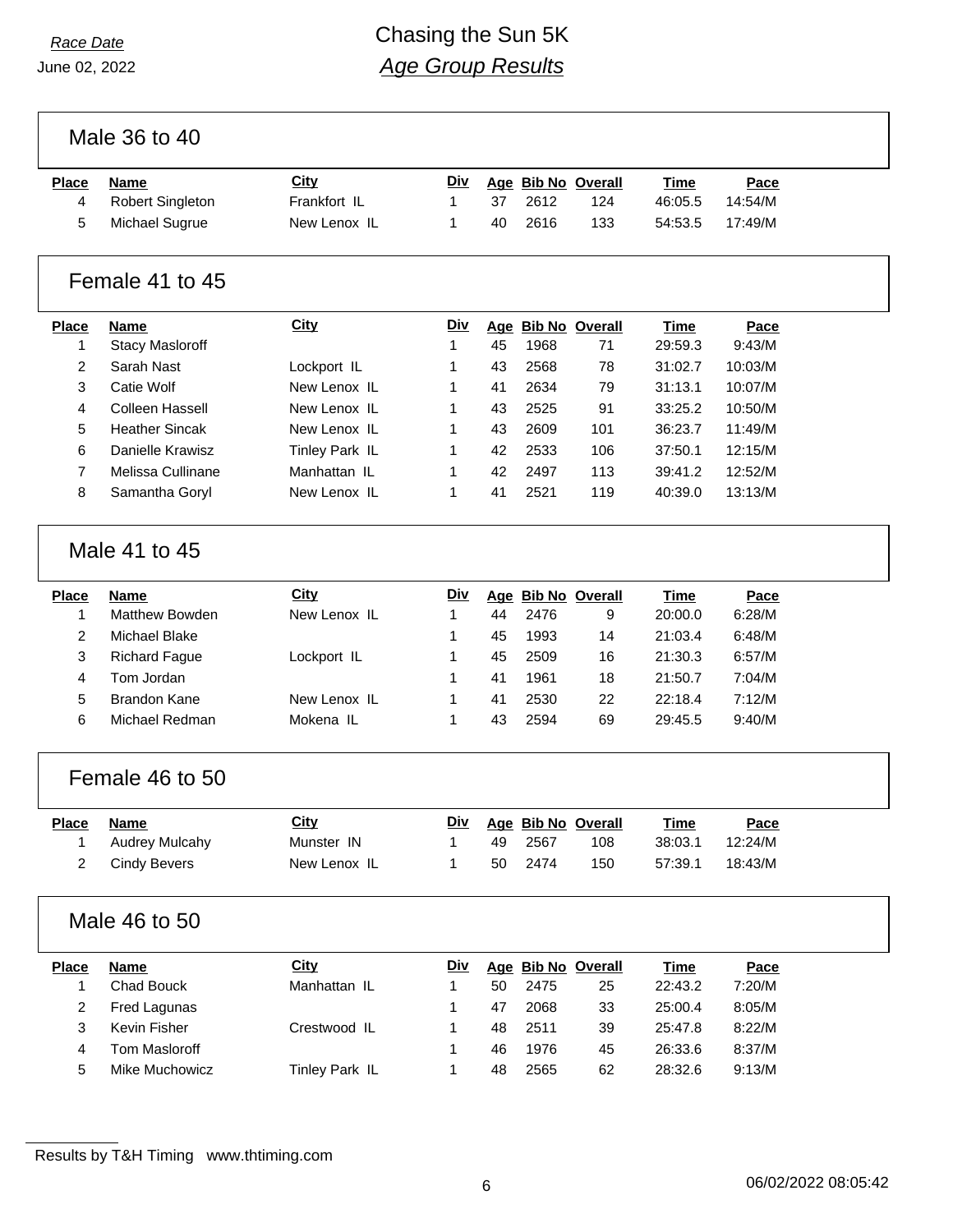Female 51 to 55

| <b>Place</b>   | <b>Name</b>                       | <b>City</b>        | <u>Div</u> |    |      | Age Bib No Overall | <b>Time</b> | Pace    |  |
|----------------|-----------------------------------|--------------------|------------|----|------|--------------------|-------------|---------|--|
| 1              | Melissa Buehler                   | New Lenox IL       | 1          | 52 | 2482 | 59                 | 28:21.6     | 9:11/M  |  |
| $\overline{2}$ | Jodi Fritz                        | New Lenox IL       | 1          | 51 | 2513 | 67                 | 29:43.4     | 9:39/M  |  |
| 3              | Laura Doyle                       | New Lenoxnew Lenox | 1          | 53 | 2505 | 80                 | 31:19.5     | 10:07/M |  |
| 4              | Jennifer Morley                   | New Lenox IL       | 1          | 52 | 2564 | 107                | 38:02.1     | 12:24/M |  |
| 5              | Tanya Brann                       | Orland Park IL     | 1          | 52 | 2477 | 109                | 38:03.4     | 12:24/M |  |
| 6              | Dawn Lewis                        |                    | 1          | 55 | 2546 | 128                | 52:10.8     | 16:57/M |  |
| $\overline{7}$ | Kelly Crimmins                    | Manhattan IL       | 1          | 55 | 2495 | 129                | 54:05.5     | 17:32/M |  |
| 8              | Maryann Truxal                    | Tinley Park IL     | 1          | 52 | 2619 | 130                | 54:05.6     | 17:32/M |  |
| 9              | Kim Parr                          | New Lenox IL       | 1          | 54 | 2578 | 137                | 55:01.6     | 17:53/M |  |
| 10             | Lori Hromadka                     | New Lenox IL       | 1          | 55 | 2528 | 151                | 58:16.4     | 18:57/M |  |
|                | Male 51 to 55                     |                    |            |    |      |                    |             |         |  |
| <b>Place</b>   | <b>Name</b>                       | <b>City</b>        | <u>Div</u> |    |      | Age Bib No Overall | Time        | Pace    |  |
| 1              | Michael Powley                    | Homer Glen IL      | 1          | 55 | 2588 | 20                 | 22:11.2     | 7:10/M  |  |
|                | Female 56 to 60                   |                    |            |    |      |                    |             |         |  |
|                |                                   |                    |            |    |      |                    |             |         |  |
| <b>Place</b>   | <b>Name</b>                       | <b>City</b>        | <u>Div</u> |    |      | Age Bib No Overall | <b>Time</b> | Pace    |  |
| 1              | Sue Giovanazzi                    | Orland Park IL     | 1          | 59 | 2517 | 51                 | 27:01.9     | 8:46/M  |  |
| $\overline{2}$ | <b>Tammy Smith</b>                |                    | 1          | 56 | 1987 | 63                 | 28:36.4     | 9:17/M  |  |
| $\mathbf{3}$   | Karen Phillips                    | Monee IL           | 1          | 56 | 2583 | 134                | 55:00.4     | 17:53/M |  |
| 4              | Mary Beth Roak                    | Mokena IL          | 1          | 60 | 2597 | 136                | 55:00.9     | 17:53/M |  |
| 5              | Sharon Vinson                     | New Lenox IL       | 1          | 58 | 2628 | 148                | 57:37.3     | 18:43/M |  |
| 6              | Maureen Head                      | New Lenox IL       | 1          | 57 | 2526 | 153                | 58:17.3     | 18:58/M |  |
|                | Male 56 to 60                     |                    |            |    |      |                    |             |         |  |
| <b>Place</b>   | <b>Name</b>                       | City               | Div        |    |      | Age Bib No Overall | Time        | Pace    |  |
| 1              | Jim Cassioppi                     | Willow Springs IL  | 1          | 57 | 2486 | 28                 | 23:12.0     | 7:30/M  |  |
| 2              | Carl Indovina                     |                    | 1          | 56 | 2001 | 32                 | 25:00.4     | 8:07/M  |  |
| 3              | John Molloy                       | New Lenox IL       | 1          | 59 | 2561 | 100                | 36:18.6     | 11:51/M |  |
| 4              | Greg Lewis                        | New Lenox IL       | 1          | 57 | 2547 | 131                | 54:48.6     | 17:48/M |  |
| <b>Place</b>   | Female 61 and Over<br><b>Name</b> | <b>City</b>        | <u>Div</u> |    |      | Age Bib No Overall | <b>Time</b> | Pace    |  |

| ıce Name      | <u>City</u>  |    | Div Age Bib No Overall |     | Time    | Pace    |
|---------------|--------------|----|------------------------|-----|---------|---------|
| Brenda Martin | Manhattan IL |    | 70 2555                | 104 | 37:16.8 | 12:03/M |
| 2 Nancy Dye   | New Lenox IL | 64 | 2508                   | 152 | 58:17.0 | 18:58/M |